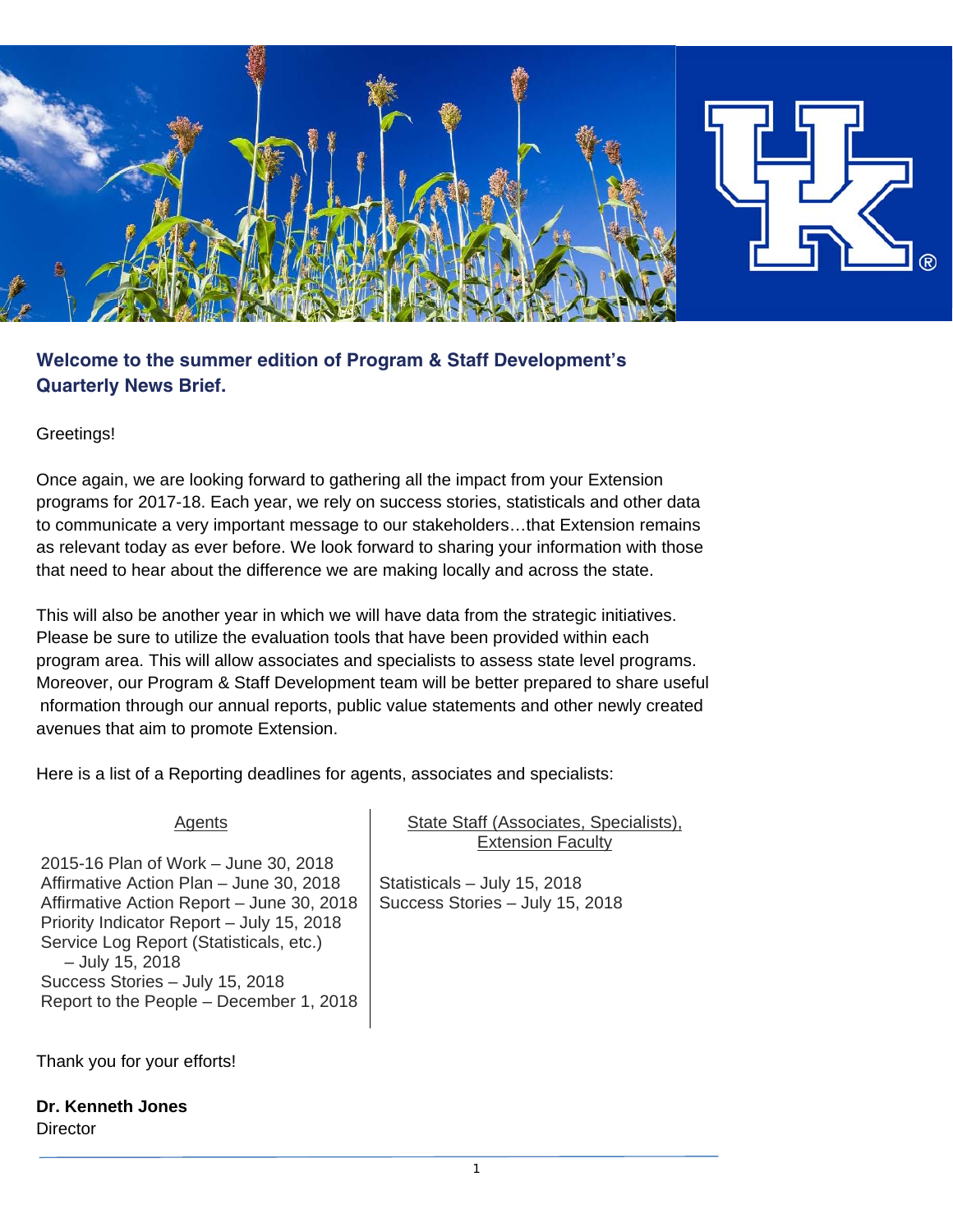### **Extension Review Update**

from Dr. Jeffrey Young, Director of County Operations

Extension continues to make progress on items identified in the Review and Action Plan. Improved fiscal compliance is a very important part of that. Be sure to check out the new Extension Financial Operations website here. Chris Shotwell and his team have developed and curated numerous business-related resources. The Extension Financial Operations team is working diligently to implement TRIP statewide, conduct trainings and improve our overall compliance.

Decreasing supervisory ratio is also a critical goal. Five County Managers will be in place across the state by July 1. These County Managers will go through extensive training and will be integral as we pilot the Community Assessment process this summer.

**Congratulations to the 2018 CES Summer Interns!** *This year, we have 37 interns throughout the Commonwealth. The internship program serves as a pipeline in which we want to continue to strengthen in order to enhance interns for future full-time positions within our system. Thank you to the intern supervisors for giving the interns the opportunity to learn how the Cooperative Extension Service makes an impact at the local, state, and national levels. If you have any questions on how you can become an intern supervisor next year, contact [Mia Farrell](mailto:antomia.farrell@uky.edu) (859) 218-4800. Important dates to remember: Intern Mid-year Rodeo: Interns are REQUIRED to attend the Intern Kickback in Lexington, Kentucky June 22, 2018. Intern Roundup: Interns are REQUIRED to attend Intern Roundup on July 20, 2018 in Lexington to share their summer experiences. Details coming soon.*

**Office of Diversity: SAVE THE DATE!** *The National Land [Grant Diversity](http://ces.ca.uky.edu/tristatediversityconference/)  [Conference](http://ces.ca.uky.edu/tristatediversityconference/) will take place February 6th-8th in Hebron, Kentucky. The Conference is hosted by five land grant universities from Indiana, Kentucky, and Ohio. It is designed for public and private university administrators, faculty, and staff; research and academic programs; K- 12 educators; community leaders; health and social services professionals; employers and supervisors; human resource staff; elected officials; and all others with diversity interests. The goal of the diversity conference is to learn more about ourselves and others, to network, and to link resources to integrate diversity into programs, policies and practices for creating community well-being. For more information contact the Office of Diversity. [Event flier.](https://psd.ca.uky.edu/file/nlgdcsavethedate-feb6ththru8th2019jpg)*

# **Professional Development Opportunities**

### *Sign up in [KERS](https://kers.ca.uky.edu/core/login) to attend*

**Understanding Community Power Dynamics**  July 26th, 2018 1:00-2:30pm EST **Webinar** 

**Becoming a Skilled Facilitator**  September 5th, 2018 9:00am-4:00pm EST Bath County Extension Office

**Living Authentically: A Transgender Perspective**  September  $20<sup>th</sup>$ , 2018 2:00pm-4:00pm EST Boone County Extension Office